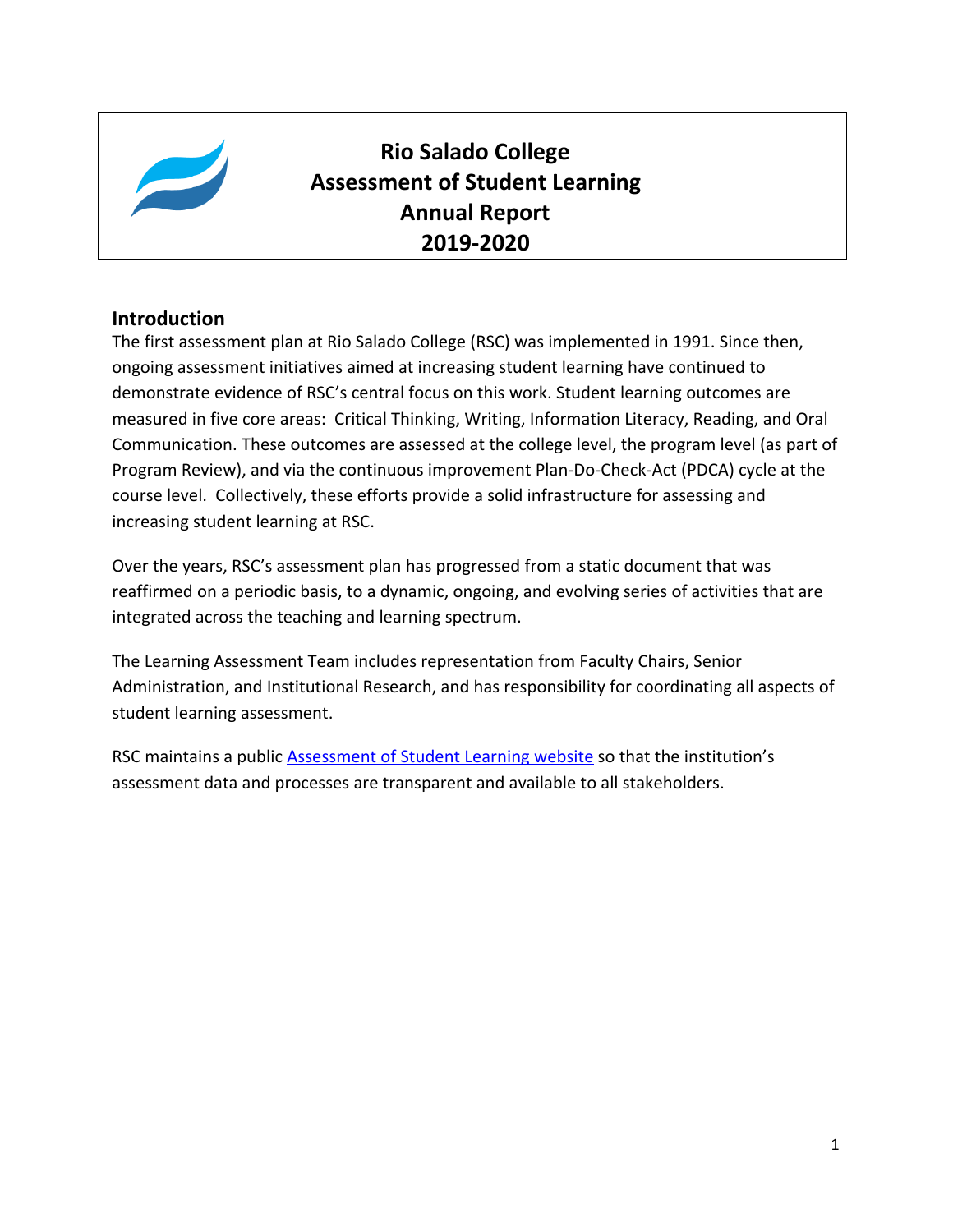## **Overview**

During AY2019-20, Student Learning Outcomes focused work has continued in the areas of Critical Thinking, Writing, Information Literacy, and Oral Communication.

Program review has proceeded as scheduled, with five programs engaged in the review process during AY2019-20.

Assessment work to improve both online instruction and assessment has been ongoing throughout the year, utilizing results from the Dynamic Assessment Data Display (DADD). Overall, DADD data demonstrate that 80% of RSC students taking online classes are performing at or above college level in the five institutional student learning outcomes.

Correspondence and print-based coursework assessment data were analyzed using a secondary version of the DADD beginning in AY2019-20. Overall, DADD data demonstrate that 69% of RSC correspondence and print-based students are performing at or above college level in Critical Thinking, Writing, and Information Literacy. Oral Communication data was not collected for these modalities during that time period. However, in AY2019-20, a pilot program was initiated in the Incarcerated Re-Entry (IRE) Program to develop and assess Oral Communication skills for this particularly high-risk population. Baseline data from the courses included in the pilot will be available in AY2020-21.

RSC's efforts to promote instructional equity by identifying and addressing gaps among higher-risk student populations were recognized nationally during AY2019-20. RSC was awarded the 2019 WCET Outstanding Work (WOW) Award for developing and implementing the Dynamic Assessment Data Display. The DADD was highlighted at the WCET Annual Meeting on November 6, 2019 and featured in the WCET Frontiers Blog. Additionally, Tyton Partners developed a case study based on RSC's learning analytics and equity work. The study, which was published by Every Learner Everywhere in August of 2020, highlights strategies that RSC has used to address achievement gaps via data analysis.

PLAN-DO-CHECK-ACT cycles were completed at the course level in LAT101, LAT102, LAT201, and ACC111.

Details on these initiatives are provided below.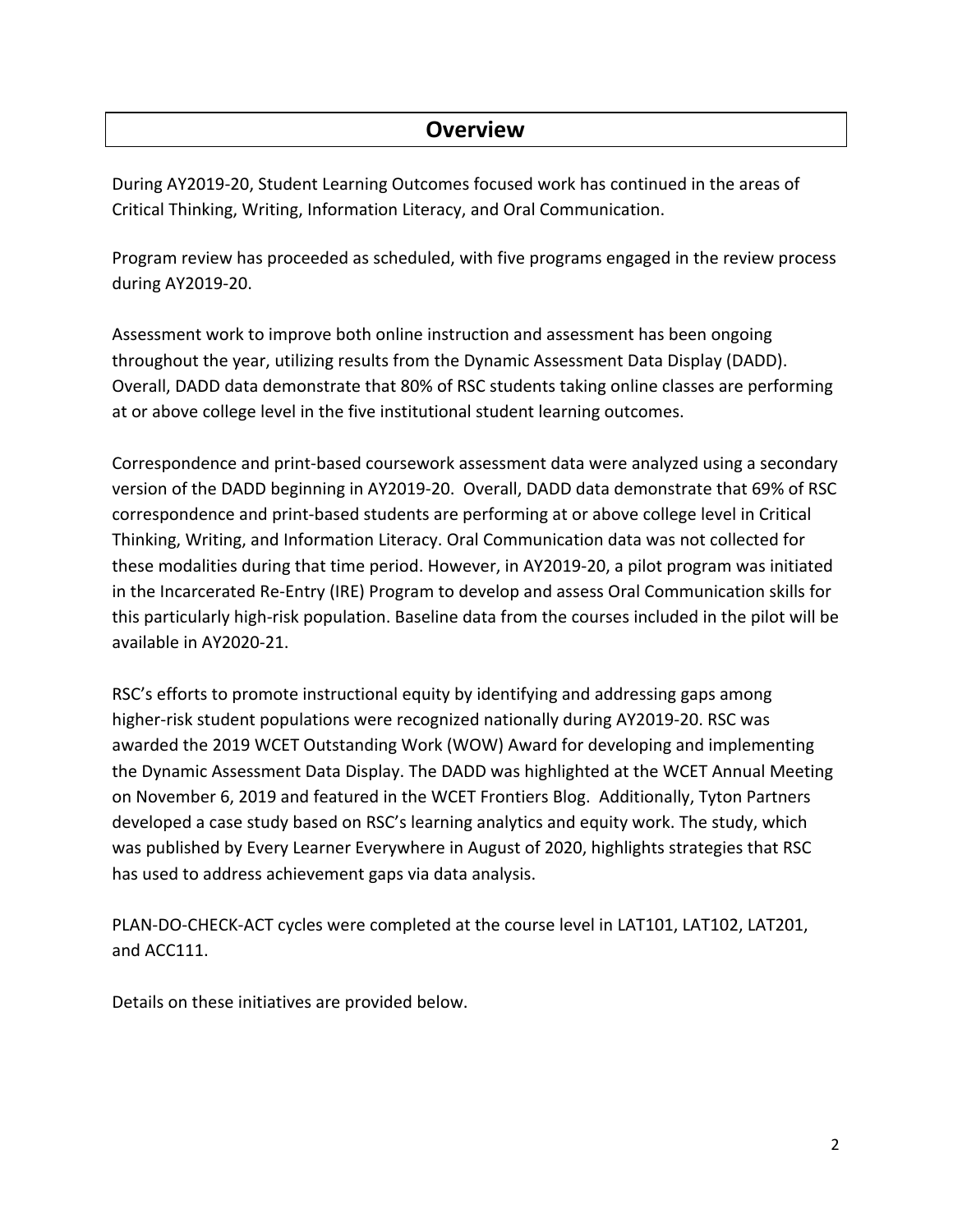## **Student Learning Outcomes Work**

Rio Salado College is committed to the assessment and improvement of the following college-wide Student Learning Outcomes:

- Critical Thinking
- Writing
- Reading
- Information Literacy
- Oral Communication

### **Overall Assessment of Student Learning Outcomes**

During AY2019-20, over 1.5 million online subjective assessment items were assessed by RSC faculty. More than two-thirds of these subjective items (1,063,203) were directly linked to one or more college-wide student learning outcomes. Overall, 80% of these items were assessed as being at or above college level. The table below shows student performance by learning outcome.

| <b>Assignments at College Level by Learning Outcome</b> |                                        |                                        |                                                                |  |  |  |  |
|---------------------------------------------------------|----------------------------------------|----------------------------------------|----------------------------------------------------------------|--|--|--|--|
| <b>Student Learning</b><br><b>Outcome</b>               | <b>Assignments</b><br><b>Submitted</b> | <b>Assignments at College</b><br>Level | Percentage of<br><b>Assignments at</b><br><b>College Level</b> |  |  |  |  |
| <b>Critical Thinking</b>                                | 122,494                                | 93,745                                 | 77%                                                            |  |  |  |  |
| <b>Information Literacy</b>                             | 275,113                                | 219,263                                | 80%                                                            |  |  |  |  |
| <b>Oral Communication</b>                               | 7,834                                  | 6,199                                  | 79%                                                            |  |  |  |  |
| Reading                                                 | 134,084                                | 103,787                                | 77%                                                            |  |  |  |  |
| Writing<br>523,678                                      |                                        | 426,169                                | 81%                                                            |  |  |  |  |
| <b>Total</b>                                            | 1,063,203                              | 849,163                                | 80%                                                            |  |  |  |  |

Assignments submitted during the 2019-20 academic year. Snapshot taken on 7/26/2020.

\**Note that because some assessment items are linked to multiple student learning outcomes, this total is higher than the distinct number of assessment items evaluated.*

The data demonstrate that RSC students taking online classes met or exceeded the 80% college-level threshold in the areas of Information Literacy and Writing. Since implementation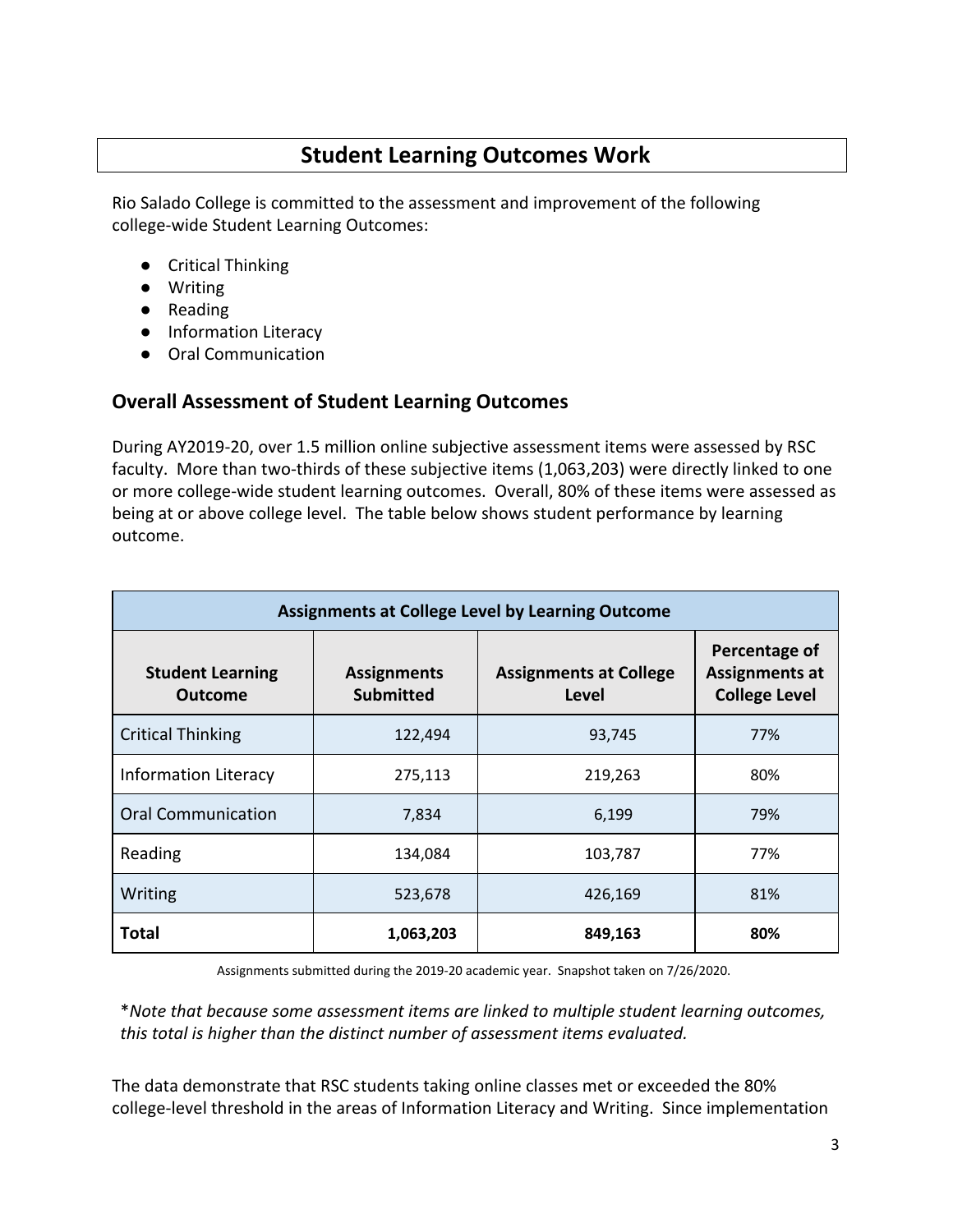of the Oral Communication Grading Rubric three years ago, there has been steady improvement toward the 80% college-level threshold for Oral Communication. Although Critical Thinking fell below the 80% target, an analysis of several courses shows marked growth in this area for students when examined across the duration of the semester. Additional details are provided below.

### **Critical Thinking**

Although the overall percentage of student assignments flagged for Critical Thinking fell just short of the 80% goal, an analysis of several key high-enrollment courses revealed encouraging patterns that reflect increased learning over time:

- In Lesson 2 of ECN211, just 66% of the assessments submitted by 873 students were rated at college level; by Lesson 8, the percentage increased to 80%.
- In Lesson 6 of PSY101, 78% of the assessments submitted by 1156 students were rated at college level; by Lesson 12, the percentage increased to 90%.
- With over 1500 students in AY2019-20, BIO205 was the highest-enrollment course with assessments flagged for Critical Thinking. While only 39% were rated at college level on Essay 1, by Essay 4 the percentage increased to 65%. Though this is a notable improvement, the results still did not meet the college-wide 80% target. New BIO205 lessons and assessments are being rolled out in the spring of 2021. Baseline data will be pulled on these new assessments in AY2021-22.

## **Information Literacy**

During AY2019-20, library faculty began significant preliminary work on a districtwide project that seeks to align information literacy instruction to the district's guided pathways model. The goal of the project is to provide students across all MCCCD Colleges with more consistent information literacy instruction that aligns with their pathway needs as well as to develop common assessment practices where possible for measuring library instruction information literacy outcomes across the district. During AY2019-20, an analysis was conducted of RSC's programs and program learning outcomes to determine where additional information literacy instruction supports might best be integrated. Further work on this project will continue in AY2020-21.

### **Oral Communication**

Work to incorporate additional Oral Communication assessments within RSC academic disciplines continued during AY2019-20. The Oral Communication rubric was originally incorporated into at least one assessment within each academic department during AY2017-18. During AY2018-19, the focus was broadened to encourage faculty chairs to add an additional assessment into another assignment, lesson, or course. In AY2019-20, an emphasis was placed on creating videos and other materials to reinforce and build students' oral communication skills.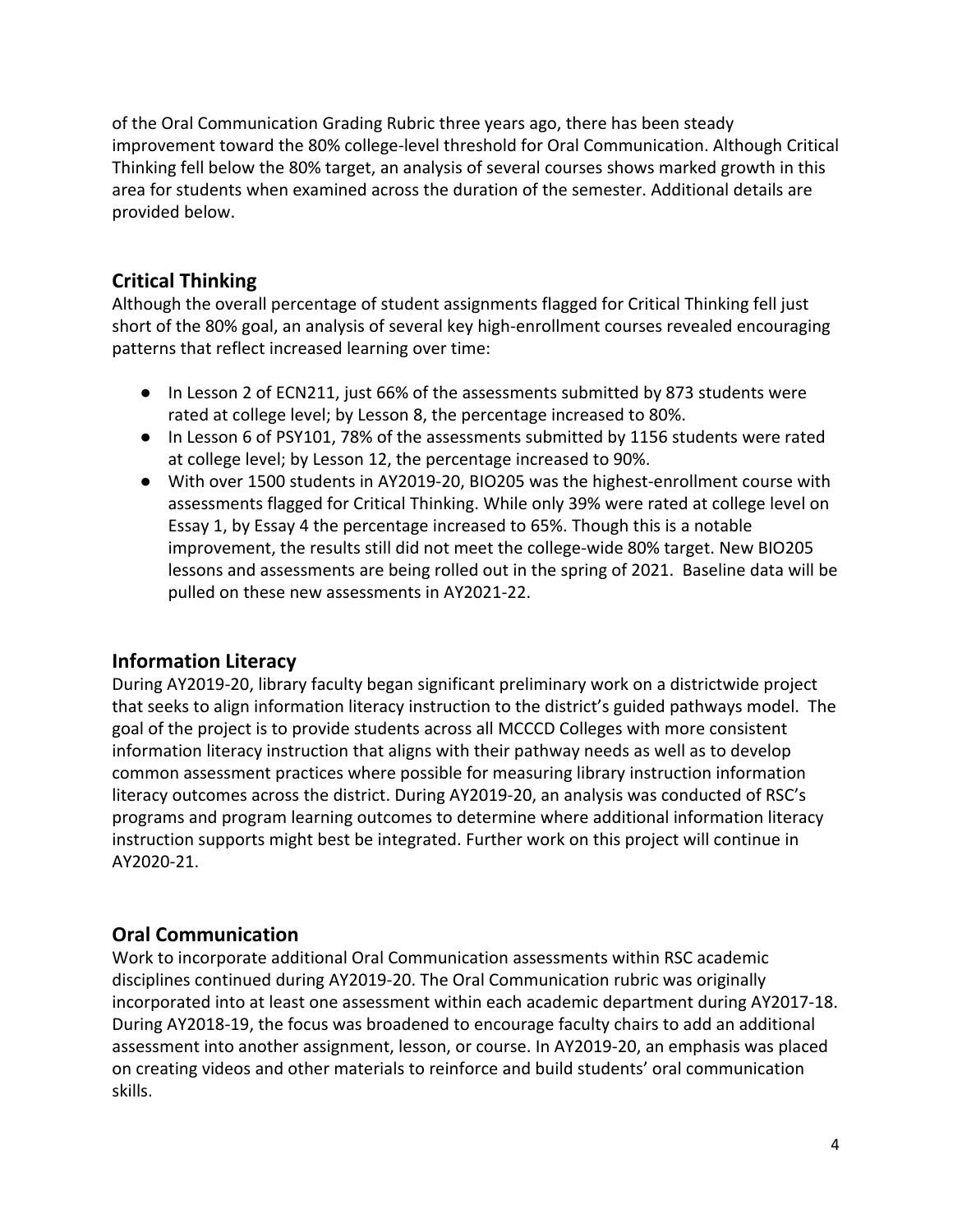Working with the Communication Department adjunct faculty, the Oral Communication Learning Outcome Coordinator began production on a series of oral communication and public speaking "Tips and Tricks" videos. These videos will assist students in completing strong oral communication assessments and will be deployed to all faculty chairs in the fall of 2020. Additional training on what constitutes proper oral communication (for students) and how to evaluate oral communication (for adjunct faculty) will be produced in the coming year.

Since implementation of the Oral Communication Grading Rubric in AY2017-18, there has been steady improvement toward the 80% college-level threshold for Oral Communication. AY 2019-20 saw additional growth in student performance in this area as 79% of assignments were at college level. Further focused work will continue in the coming year to increase the oral communication competence of RSC students above the 80% threshold.

Also in AY2019-20, a pilot program was developed to incorporate oral communication into print-based and correspondence courses. Specific to the Incarcerated Re-Entry population, speech assignments were incorporated into COM 110 (Interpersonal Communication) and COM 263 (Intercultural Communication). To verify the oral communication component, students are required to submit their written speech and three evaluations of their oral delivery. Evaluations are provided from a Rio representative in the facility, from another student, and from an internal facility employee. In COM 110, students complete an evaluation of their presentation and in COM 263, students write a reflection paper on the topic of intercultural competence in business settings. This offers students the opportunity to practice oral presentation skills and to receive constructive feedback.

Initial evaluations of this pilot program by the instructors noted that the students' assessments of their own speeches are supported by the feedback from the evaluations. Students gain insight into the effectiveness of assertive communication, which is a skill that is particularly beneficial for the IRE student population. Student success data from this pilot project will be available in AY2020-21.

#### **Writing**

The Writing student learning outcome requires students to demonstrate knowledge and skills in the areas of content, organization, grammar and mechanics, and language on written assignments. During AY2019-20, a video (["What You Need to Know: Academic Writing,"\)](https://www.youtube.com/watch?v=eslWkLHSsuo&list=PLA10645FE8B2C8A1F&index=3&t=0s.) was created to reinforce student writing skills. The video has been embedded across the curriculum in a wide variety of courses, such as ASB100, ECN211, FRE201, GER201, GPH113, POS110, SOC157, and SPA201. Plans to embed the video in additional courses will continue in AY2020-21.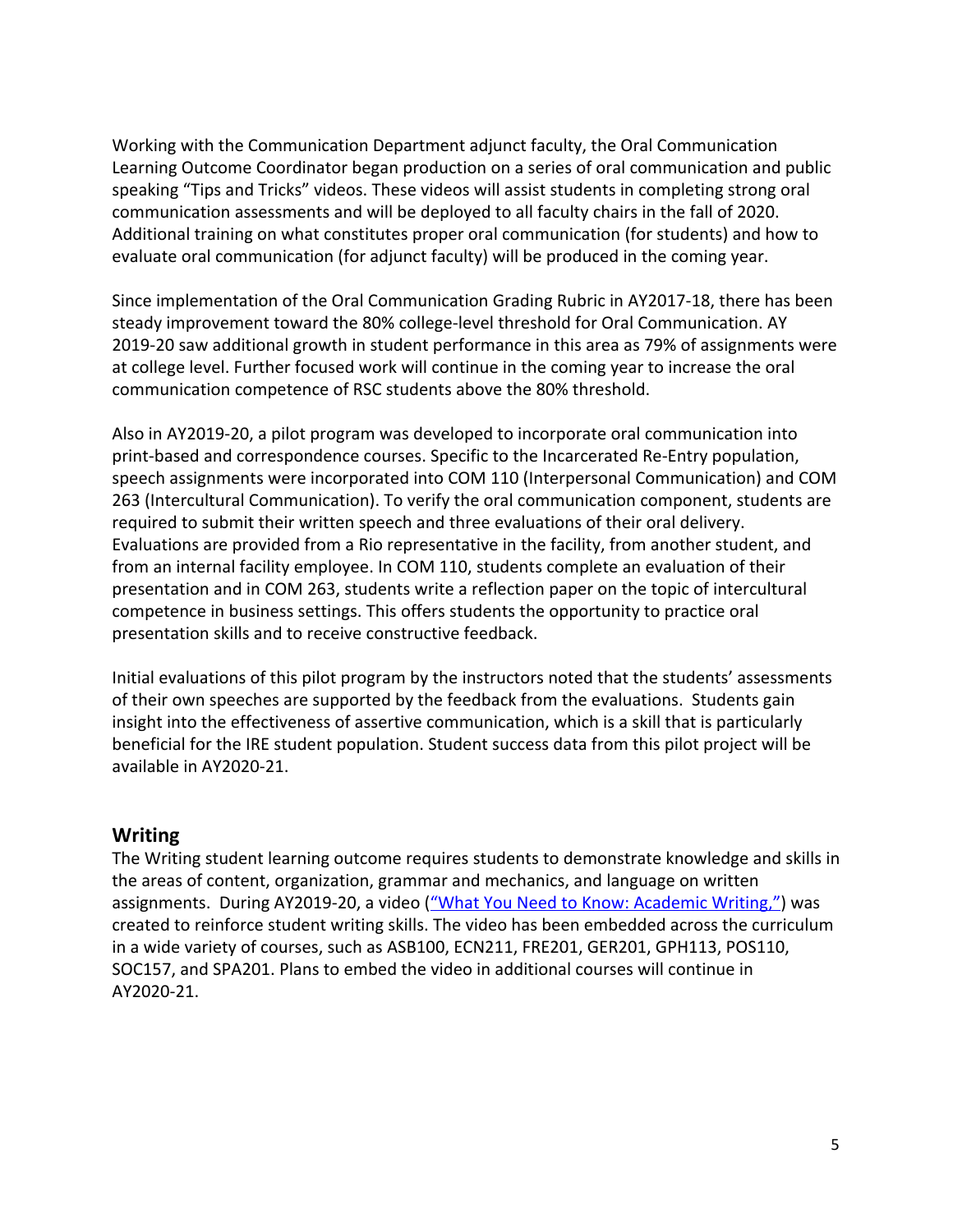# **PLAN-DO-CHECK-ACT Cycles (PDCA)**

In keeping with RSC's ongoing focus on relentless improvement, below are selected PDCA cycles that were completed at the departmental level in 2019-20:

#### **RSC's Online Latin Curriculum: A PDCA Improvement Cycle**

**PLAN:** Data for AY2018-19 indicated that students taking 200-level Latin courses, on average, were not meeting the target of earning at least 70% on the post-test. Results for LAT201 were especially troubling, as they reflect a lack of significant improvement between the pre- and post-test, which is a direct measure of student learning:

| <b>LAT201 Pre and Post Test Results</b><br>AY2018-19 |                       |
|------------------------------------------------------|-----------------------|
| Pre-test Avg: 45.00%                                 | Post-test Avg: 54.00% |

Given this, the 2018-19 Languages Departmental Report included the Latin curriculum as an area of focus for AY2019-20, stating that "Latin is a relatively new offering. Over the last academic year, the developer identified curricular improvements that needed to be made, including increasing the rigor of LAT101 and 102, to better prepare students for the intermediate-level classes. The instructional interventions will roll out in spring, 2020, and will be an area of focus for the next departmental report."

**DO:** New versions of LAT101, 102, and 201 were offered for the first time in spring of 2020. In the updated curriculum, content was added to 101 that was previously not introduced until 102 and content from 201 was added to 102 that was not previously introduced until 201. The hope was that exposing the students to the new concepts sooner would give more opportunity for practice and review once they reached the 200-level courses.

**CHECK:** Below are the results for spring 2020 across all four Latin courses.

| <b>LAT101 Pre and Post Test Results</b><br>Spring 2020 |  |  |  |  |  |
|--------------------------------------------------------|--|--|--|--|--|
| Post-test Avg: 71.27%<br>Pre-test Avg: 25.98%          |  |  |  |  |  |
| <b>LAT201 Pre and Post Test Results</b><br>Spring 2020 |  |  |  |  |  |
| Post-test Avg: 70.00%<br>Pre-test Avg: 56.36%          |  |  |  |  |  |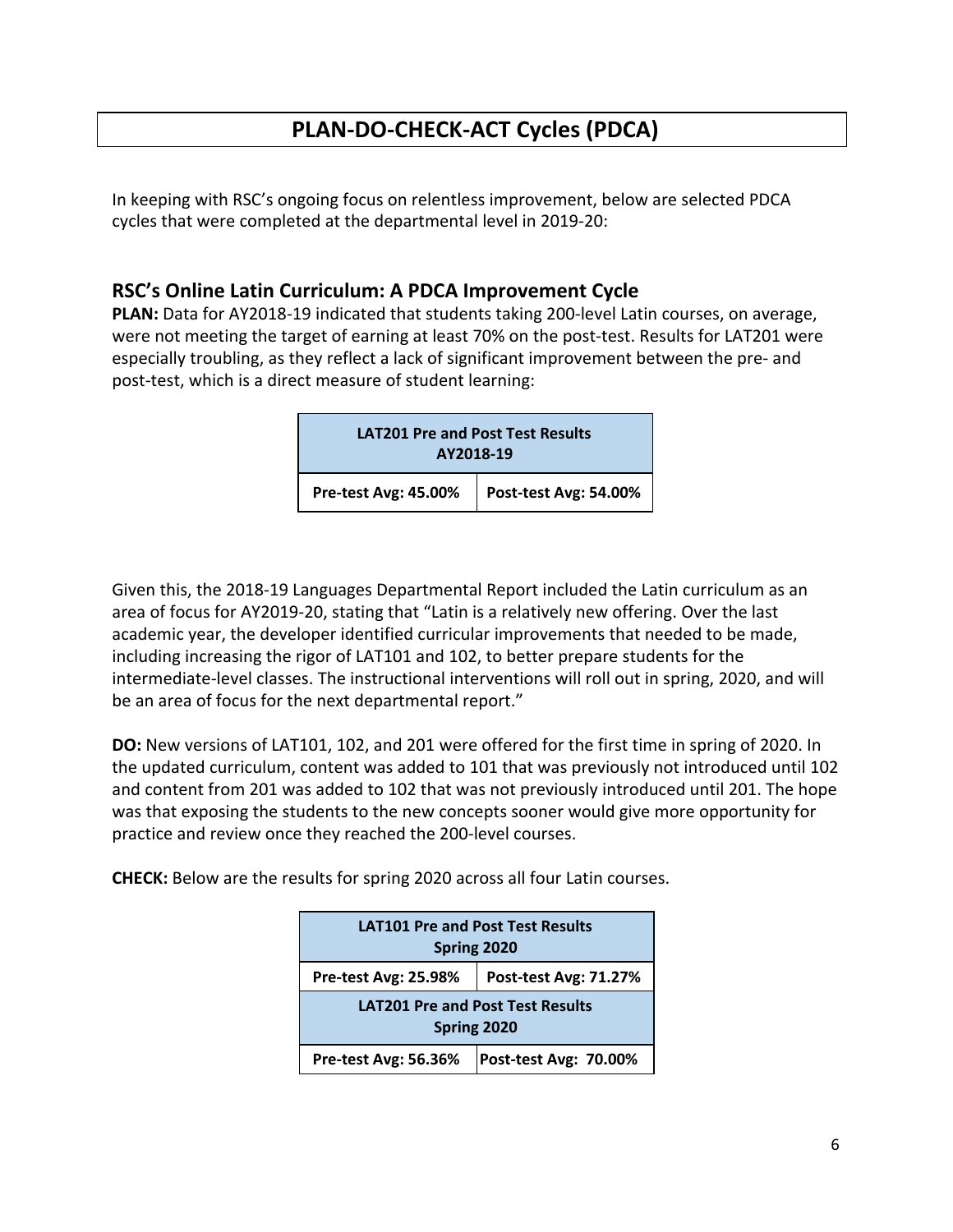| <b>LAT102 Pre and Post Test Results</b><br>Spring 2020 |  |  |  |  |  |  |
|--------------------------------------------------------|--|--|--|--|--|--|
| Post-test Avg: 80.78%<br>Pre-test Avg: 46.43%          |  |  |  |  |  |  |
| <b>LAT202 Pre and Post Test Results</b><br>Spring 2020 |  |  |  |  |  |  |
| Pre-test Avg: N/A<br>Post-test Avg: 87.33%             |  |  |  |  |  |  |

**ACT:** Pre and post-test data appear to validate the effectiveness of the curricular modifications. In addition to indicating increased student learning at each level, the enhanced rigor of the lesson content and assessment has resulted in out-of-state universities accepting these courses for direct transfer equivalency. RSC's Latin coordinator is working on additional instructional interventions to try and further increase post-test achievement at the 201 level, which will initiate a new PDCA cycle for AY2020-21.

### **Online ACC111: Two PDCA Improvement Cycles**

**PLAN:** Five assignment dimensions in ACC111 scored below 70% in the areas of Writing, Critical Thinking, and Information Literacy from 7/1/2018 to 6/30/2019. The data indicates that both Writing and Critical Thinking are slightly improving as the course progresses, but that the cumulative results did not meet the 80% target by the time the students reached the end:

| <b>Prefix</b> | Course        | <b>Effective</b><br>Date | Lesson                                                               | <b>Dimension</b>     | $%$ at<br><b>College</b><br><b>Level</b> |
|---------------|---------------|--------------------------|----------------------------------------------------------------------|----------------------|------------------------------------------|
| <b>ACC</b>    | ACC111        | 1/7/2019                 | Lesson 07<br>Merchandising<br><b>Corporation Evaluation</b><br>Essay | Critical<br>Thinking | 59%                                      |
| <b>ACC</b>    | ACC111        | 1/7/2019                 | Lesson 07<br>Merchandising<br><b>Corporation Evaluation</b><br>Essay | Information<br>Lit   | 59%                                      |
| <b>ACC</b>    | ACC111        | 1/7/2019                 | Lesson 07<br>Merchandising<br><b>Corporation Evaluation</b><br>Essay | Writing              | 53%                                      |
| <b>ACC</b>    | ACC111        | 1/7/2019                 | Lesson 11 Final Project                                              | Critical<br>Thinking | 65%                                      |
| <b>ACC</b>    | <b>ACC111</b> | 1/7/2019                 | Lesson 11 Final Project                                              | Writing              | 61%                                      |

**DO**: The following interventions were deployed in summer 2019 to address the areas of concern: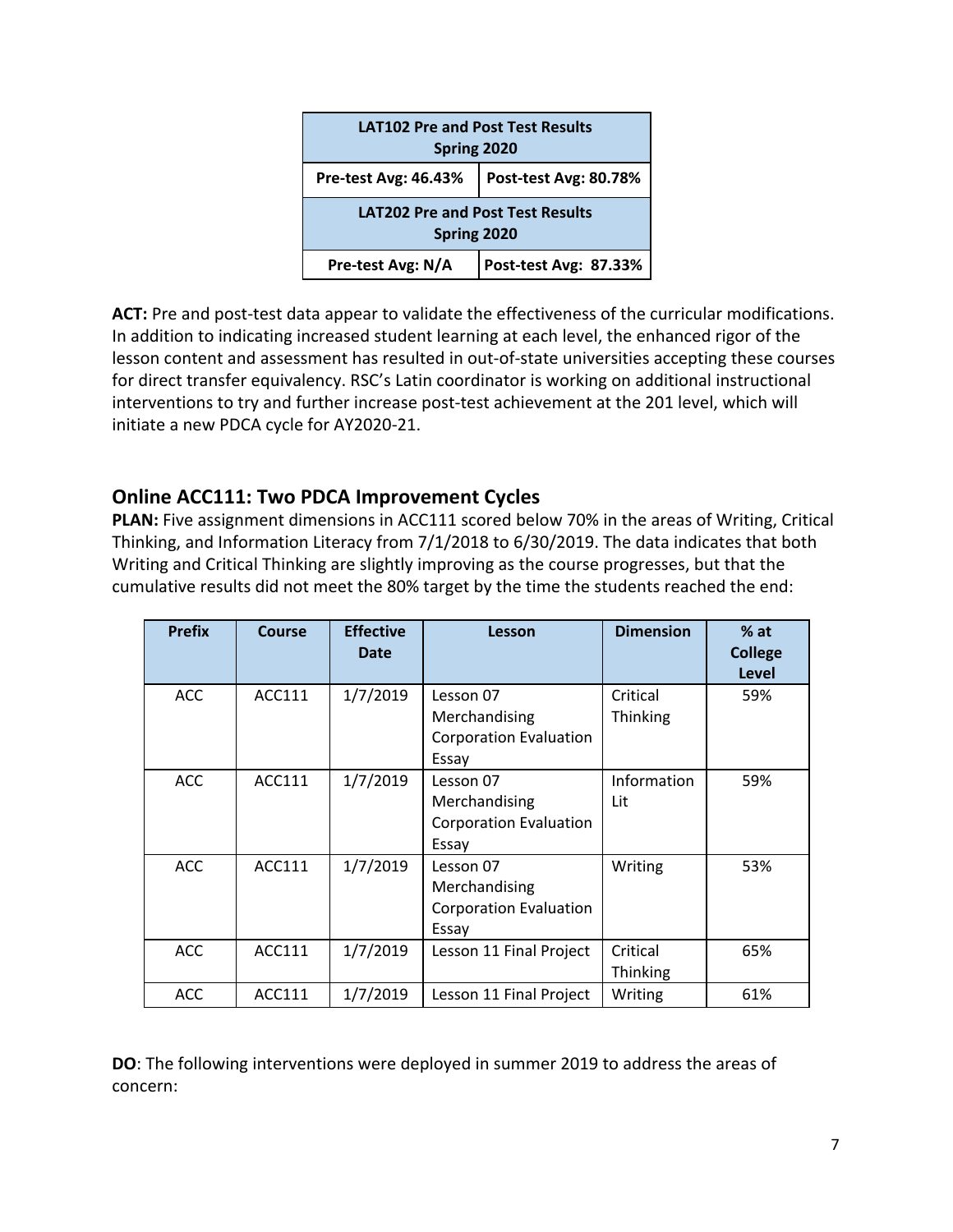- Adjunct instructors are now required to post six Course Announcements relating to APA citations, Plagiarism, Welcome information, PACE information, How to Find Feedback, and Tips for Completing Written Assignments.
- Library faculty assisted with the creation of a video to increase awareness of APA resources and how they can be found in the RSC Library.
- At the end of each lesson, between summarizing your learning and assessing your learning, three reminders were added:
	- o "Ask Librarian" (with the link and phone number to the RSC Library)
	- o "Warning" that the student must present their own work
	- o A link to Tutoring was also added

**CHECK:** Below are the post-intervention results:

| <b>Prefix</b> | <b>Course</b> | <b>Timeframe</b>     | Lesson                                                               | <b>Dimension</b>     | $%$ at<br><b>College</b><br><b>Level</b> |
|---------------|---------------|----------------------|----------------------------------------------------------------------|----------------------|------------------------------------------|
| <b>ACC</b>    | ACC111        | $7/1/19-6/3$<br>0/20 | Lesson 07<br>Merchandising<br><b>Corporation Evaluation</b><br>Essay | Critical<br>Thinking | 64%                                      |
| <b>ACC</b>    | ACC111        | $7/1/19-6/3$<br>0/20 | Lesson 07<br>Merchandising<br><b>Corporation Evaluation</b><br>Essay | Information<br>Lit   | 64%                                      |
| <b>ACC</b>    | ACC111        | $7/1/19-6/3$<br>0/20 | Lesson 07<br>Merchandising<br><b>Corporation Evaluation</b><br>Essay | Writing              | 64%                                      |
| <b>ACC</b>    | ACC111        | $7/1/19-6/3$<br>0/20 | Lesson 11 Final Project                                              | Critical<br>Thinking | 78%                                      |
| <b>ACC</b>    | ACC111        | $7/1/19-6/3$<br>0/20 | Lesson 11 Final Project                                              | Writing              | 80%                                      |

The interventions correlate with improved performance on both the Lesson 7 preparatory assignment and the Lesson 11 Final Project. Overall, by the end of ACC111, 80% of students performed at a college level in Writing, which meets the target. There was also significant improvement in the area of Critical Thinking, where the average of assessments scored at a college level increased from 65% from the last review period to 78%, which is just shy of the college-wide target.

**ACT**: The current interventions have been permanently incorporated in ACC111.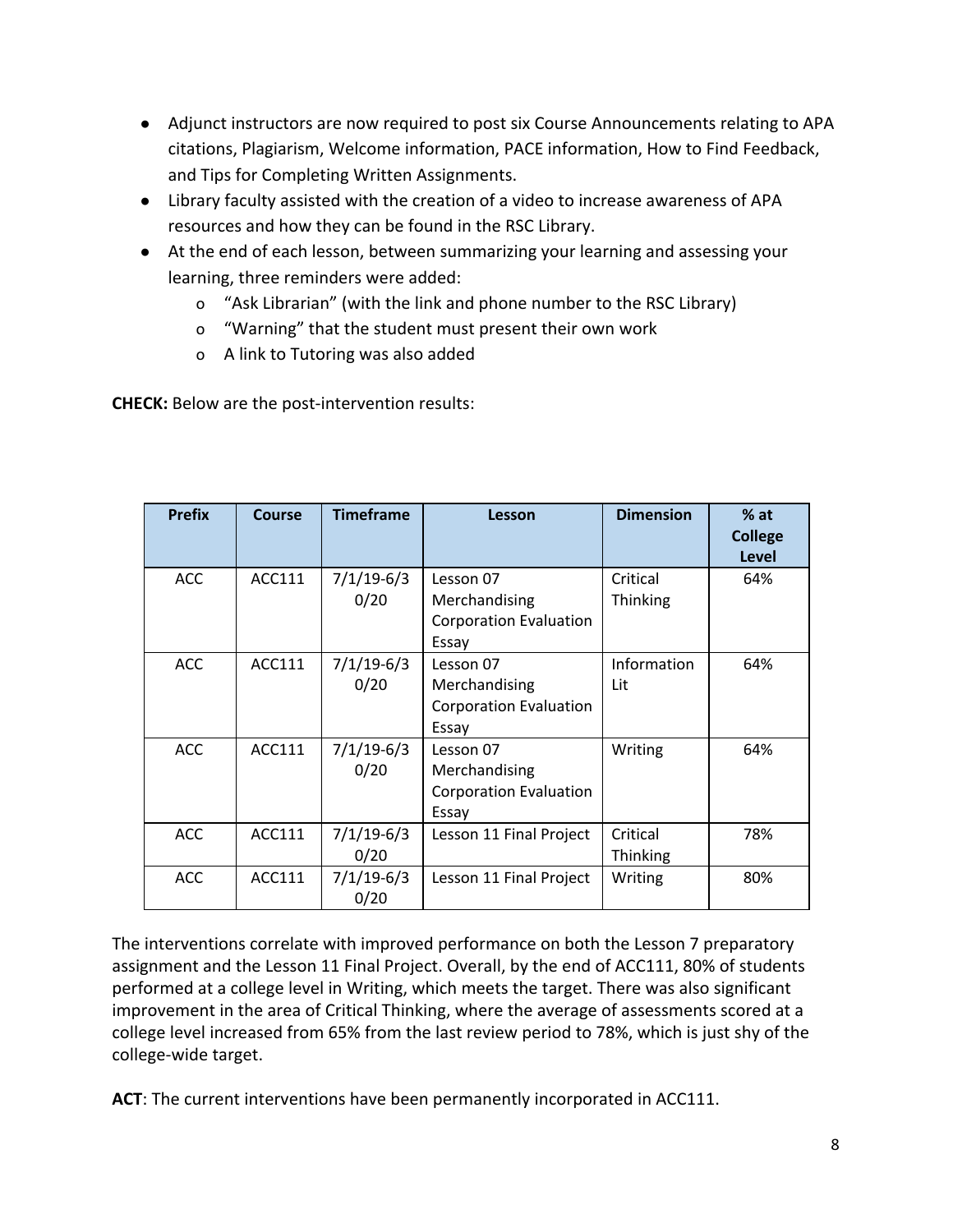**PLAN:** Though improved, results in the categories of Critical Thinking and Information Literacy are not yet at the desired college-wide target of 80% after the intervention. Therefore, the Accounting Department is initiating another PDCA cycle.

**DO:** Two additional interventions are being implemented.

- In August 2020, the location of the one of the three reminders that were added in Summer 2019 will be modified. A link to Tutoring will be moved to the 'Assessing your Learning' tab so students can see the Tutoring option right after the directions for their essay.
- At the All Faculty Meeting in September 2020, there will be a breakout session for Accounting adjunct faculty. During this session, participants will work with a mock assessment and rubric to collaborate with other faculty on how to develop and assess the areas of Critical Thinking, Information Literacy, and Writing. The goal is to create consistency as a group when assessing these critically evaluated criteria.

**CHECK:** September, 2021

## **Assessment Data Display**

RSC's Dynamic Assessment Data Display (DADD) is a web-based dashboard tool used by Faculty Chairs to monitor student performance in online assessment items. Chairs can quickly identify where students are not performing at desired levels and evaluate the effectiveness of curricular changes. Below is a snapshot of data available via the DADD for an Accounting class.

| Assessment Data Display<br>Rio Salado<br>$Collect \ge$ |        |                       |                                                          | <b>Summary Table</b>     |                                          |                      |     |     |     |                  |               |
|--------------------------------------------------------|--------|-----------------------|----------------------------------------------------------|--------------------------|------------------------------------------|----------------------|-----|-----|-----|------------------|---------------|
|                                                        |        |                       | Owerall                                                  |                          |                                          |                      | 82% |     |     |                  |               |
|                                                        |        |                       |                                                          | <b>Critical Thinking</b> |                                          |                      |     | 77% |     |                  |               |
|                                                        |        |                       |                                                          |                          |                                          | Information Literacy |     |     | 80% |                  |               |
|                                                        |        |                       | The Assessment Data Display shows student performance on |                          | Oral Communication<br>Reading<br>Writing |                      |     |     | 79% |                  |               |
|                                                        |        |                       | subjective assessments between 7/1/2019 and 6/30/2020.   |                          |                                          |                      |     |     | 77% |                  |               |
|                                                        |        |                       | Definitions may be found on page 2.                      |                          |                                          |                      |     |     | 81% |                  |               |
|                                                        |        |                       |                                                          |                          |                                          |                      |     |     |     |                  |               |
| <b>Prefix</b>                                          | Course | <b>Effective Date</b> | Lesson                                                   | <b>Dimension</b>         | <b>Critical Thinking</b>                 | 5                    | Į   | î   |     | <b>Std Count</b> | <b>MARKET</b> |
| <b>ACC</b>                                             | ACC105 | 3/4/2019              | Course Introduction Essay                                | Dimension                |                                          |                      |     |     |     | 111              | 92%           |
| ACC.                                                   | ACC105 | 3/4/2019              | Lesson 7 Sales Tax Case Study                            | Dimension                |                                          |                      |     |     |     | 109              | 53%           |
| ACC.                                                   | ACC105 | 3/4/2019              | Lesson & Payrol Project                                  | Dimension                |                                          |                      |     |     |     | $Q\mathcal{T}$   | 63%           |
| ACC.                                                   | ACC111 | 1/7/2019              | Course Introduction Essay                                | Dimension                |                                          |                      |     |     |     | 566              | 74%           |
| <b>ACC</b>                                             | ACC111 | 1/7/2019              | Lesson 5 Merchandising<br>Corporation Selection          | Critical Thinking        | ٧                                        | ٧                    |     |     |     | 362              | 87%           |
| ACC.                                                   | ACC111 | 1/7/2019              | Lesson 5 Merchandising<br>Corporation Selection          | Key Concepts and Terms   |                                          |                      |     |     |     | 560              | BGN.          |
| ACC.                                                   | ACC111 | 1/7/2019              | Lesson 5 Merchandising<br>Corporation Selection          | Understanding            |                                          | ٧                    |     |     |     | 382              | 87%           |
| ACC.                                                   | ACCH11 | 1/7/2010              | Lesson 6 Merchandising<br>Corporation Selection          | Writing and APA          |                                          |                      |     |     |     | 506              | 64%           |
| ACC.                                                   | ACC111 | 1/7/2019              | Lesson OT Merchandising<br>Corporation Evaluation Ess.   | Critical Thinking        | v                                        | ٧                    |     |     |     | 564              | 64%           |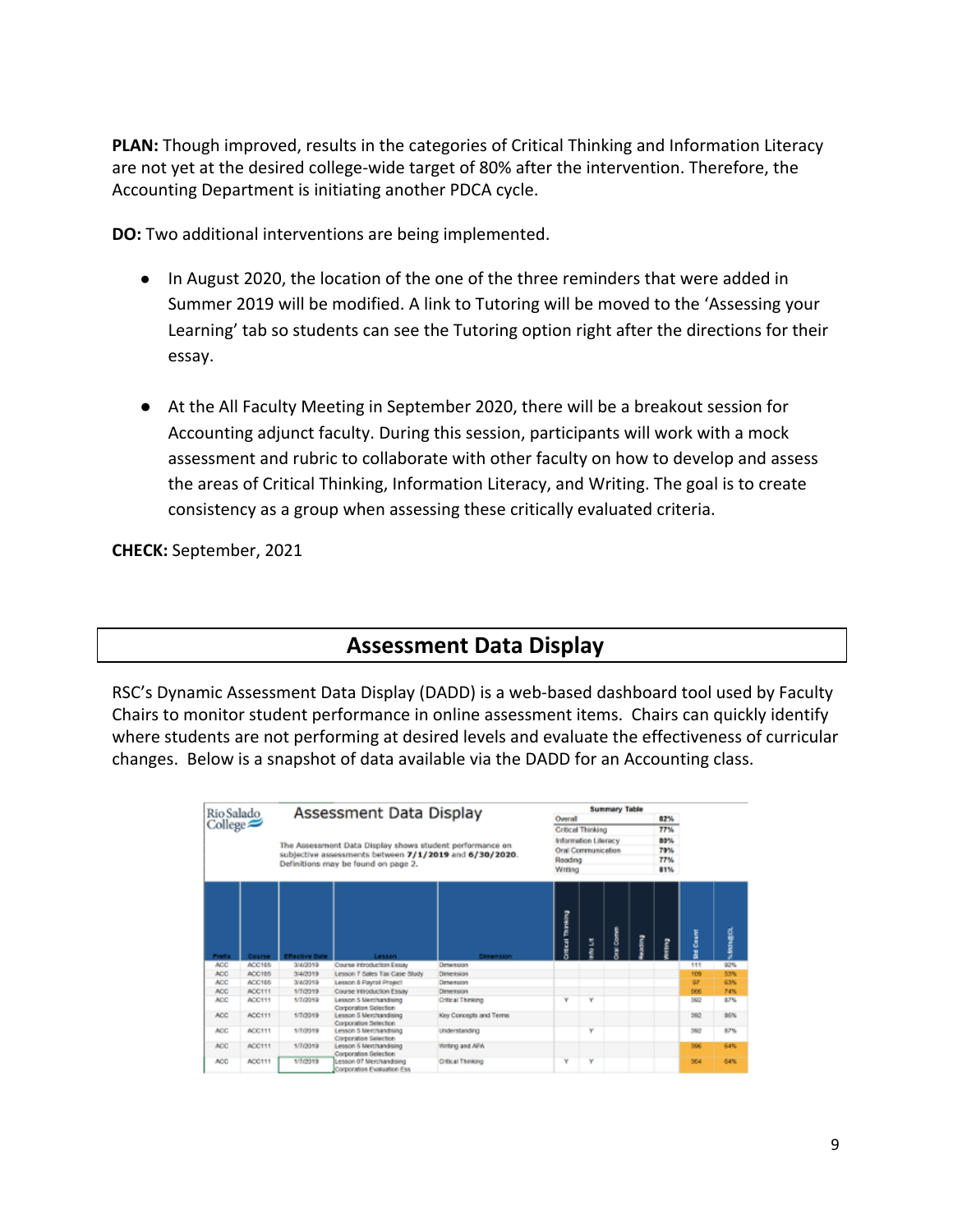The previous iteration of the DADD only pulled data for online assessments. However, the AY2019-20 Learning Assessment Report includes results from multiple modalities, allowing RSC's Faculty Chairs to have a more complete picture of student performance. Since baseline data for correspondence and print-based coursework did not meet the target of 80% of students performing at a college level, those modalities will be a focus for PDCA work for AY2020-21. Data from the Oral Communication pilot project for the Incarcerated Re-Entry program will also be included in the AY2020-21 report.

## **WCET's WOW Award**

The WICHE (Western Interstate Commission for Higher Education) Cooperative for Educational Technologies, better known as WCET, presents the [WCET Outstanding Work \(WOW\) award](https://wcet.wiche.edu/initiatives/wcet-awards/WOW-Award) to colleges, universities, and organizations who "implement exceptionally creative, technology-based solutions to contemporary challenges in higher education."

Rio Salado College was honored as a 2019 WOW recipient for our use of the DADD to identify achievement gaps, inform curricular improvements, and demonstrate transparency and accountability in our assessment practices. The WOW application and accompanying video is available on RSC's **[Assessment of Student Learning](https://www.riosalado.edu/about/teaching-and-learning/assessment-student-learning)** website.

The WOW recognition led to several opportunities to share our assessment work with a national audience. In October of 2019, RSC published a blog post for WCET Frontiers. Titled ["Assessing Soft Skills is Hard Work](https://wcetfrontiers.org/2019/10/30/assessing-soft-skills-is-hard-work/)," the blog highlights how RSC uses data from the DADD to help ensure equity in outcomes, especially among vulnerable populations. In addition, President Kate Smith and Dr. Angela Felix presented a session titled "The DADD: Rio Salado College's Dynamic Assessment Data Display" at the WCET Annual Conference in November of 2019, and RSC was featured as a case study on learner analytics for the [Every Learner](https://www.everylearnereverywhere.org/) [Everywhere](https://www.everylearnereverywhere.org/) network. RSC was also invited to participate in a WCET webcast on Learner Analytics due to air in April of 2020, but it has been postponed due to the pandemic.

## **Co-curricular Assessment of Honors Students**

The Honors Program at RSC provides intellectually-stimulating learning opportunities for academically-outstanding students. The program includes scholarships, distinguished multidisciplinary classes, Honors Forum Lectures, and cultural opportunities. All scholarship-eligible students in the Honors Program are required to engage in the community by attending co-curricular activities. Students are then required to report on these activities in a non-credit course, HONORS100.

Since AY2016-17, the Honors Program has assessed the writing skills of scholarship-eligible students in HONORS100. Students must earn a minimum score of 70% on the written portion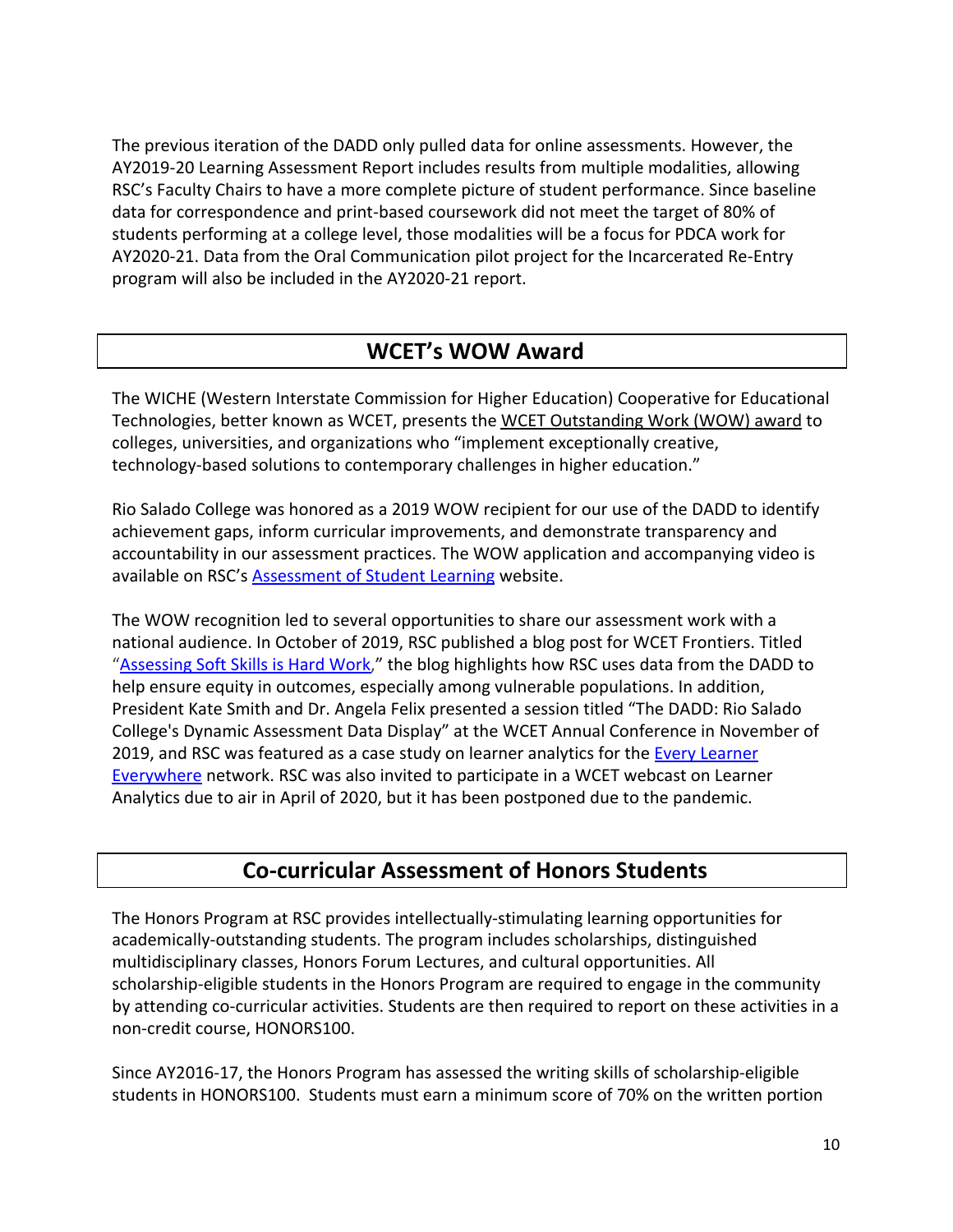of the co-curricular assessment in order to be considered "college-level." The HONORS100 course provides students with a detailed grading rubric for the written co-curricular assessment, which explains the college-level writing requirements (essay length, format, and accurate spelling, grammar, and punctuation).

Baseline data were collected during AY2016-17, AY2017-18, and AY2018-19. Of the 358 co-curricular assessments submitted by scholarship-eligible Honors students during AY2019-20, 90.0% were written at or above college level. This far exceeds the college's writing skills target of 80% students scoring at college level and no intervention is needed at this time.

## **Program Review**

Rio Salado College has adopted and implemented a formal academic Program Review model and process that is systematic, comprehensive, and sustainable. Every review contains the same foundational components, including program goals, student learning outcomes, program resources, and co-curricular outcomes, which are addressed by utilizing a template of questions and data sets. The Program Chair highlights best practices, areas for improvement, and recommendations for future actions. Learning Assessment Team members examine the completed review and provide feedback, which is then submitted to the Vice President of Academic Affairs for final action. Once the evaluation cycle has been completed, the review is posted to the RSC public [Assessment of Student Learning website.](https://www.riosalado.edu/about/teaching-and-learning/assessment-student-learning)

The following programs participated in the review process for AY2019-20:

- Community Dental Health: The review was completed, with evaluation scheduled for fall, 2020.
- Accounting: The review was completed, with evaluation scheduled for fall, 2020.
- Nanotechnology: Work is continuing over summer. Evaluation will be scheduled for fall, 2020 or spring, 2021.
- Administration of Justice: Work is continuing over summer. Evaluation will be scheduled for fall, 2020 or spring, 2021.
- Dental Hygiene: A Self Study was completed in preparation of an accreditation site visit in May of 2020, but the visit has been postponed a year due to the pandemic.

Upcoming reviews for AY2020-21 include:

- Insurance Studies
- Paralegal
- Sustainable Food Systems
- Computer Technology
- Furniture and Cabinet Making (IRE)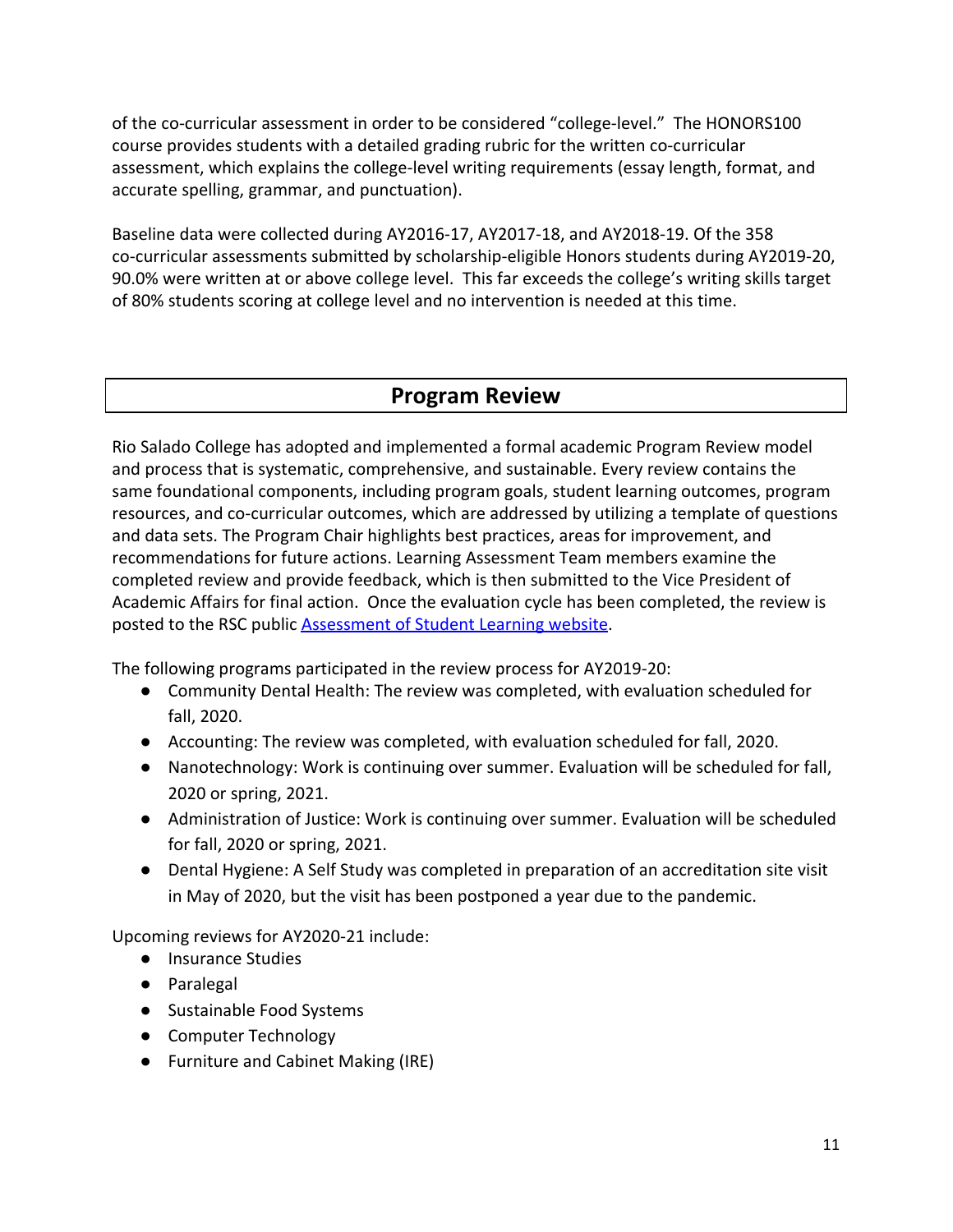# **Significant Accomplishments in Learning Assessment Work, 2019-2020**

- Winner of the 2019 WCET Outstanding Work (WOW) Award for developing and implementing the Dynamic Assessment Data Display (DADD).
- Promotional video created to highlight Dynamic Assessment Data Display ([https://youtu.be/2lq\\_\\_xPxIq8\)](https://youtu.be/2lq__xPxIq8)
- President Smith and Dr. Angela Felix presented on the Dynamic Assessment Data Display at the WCET Annual Meeting on November 6, 2019.
- Dynamic Assessment Data Display highlighted on WCET Frontiers blog (<https://wcetfrontiers.org/2019/10/30/assessing-soft-skills-is-hard-work/>)
- RSC case study published in 'Learning Analytics Strategy Toolkit,' from Every Learner Everywhere

(<https://www.everylearnereverywhere.org/resources/learning-analytics-strategy-toolkit/>)

- In total, 80% of submitted online course assignments were assessed as being at or above college level, which met the target threshold.
- Five programs engaged in the Program Review process.
- The 21<sup>st</sup> Annual Assessment and Learning Experience meetings were held on September 12 and 14, 2019. 483 adjunct faculty members were awarded professional development certificates for attendance.
- Eleven Outstanding Adjunct Faculty members were recognized for *Contributions to Assessment of Student Learning* at the Outstanding Adjunct Faculty Reception held in October, 2019.
- Adjunct faculty completed 363 Adjunct Faculty Development (AFD) workshops during AY2019-20. RSC currently offers 38 AFD workshops.
- Dr. Angela Felix continues to serve as a reviewer for the NILOA Excellence in Assessment award.
- RSC was invited to present a session on the Quality Initiative at the HLC conference, scheduled for April 2020.
- The 2019-2020 Learning Assessment Report was compiled and posted to the RSC public website for access by all internal and external stakeholders.